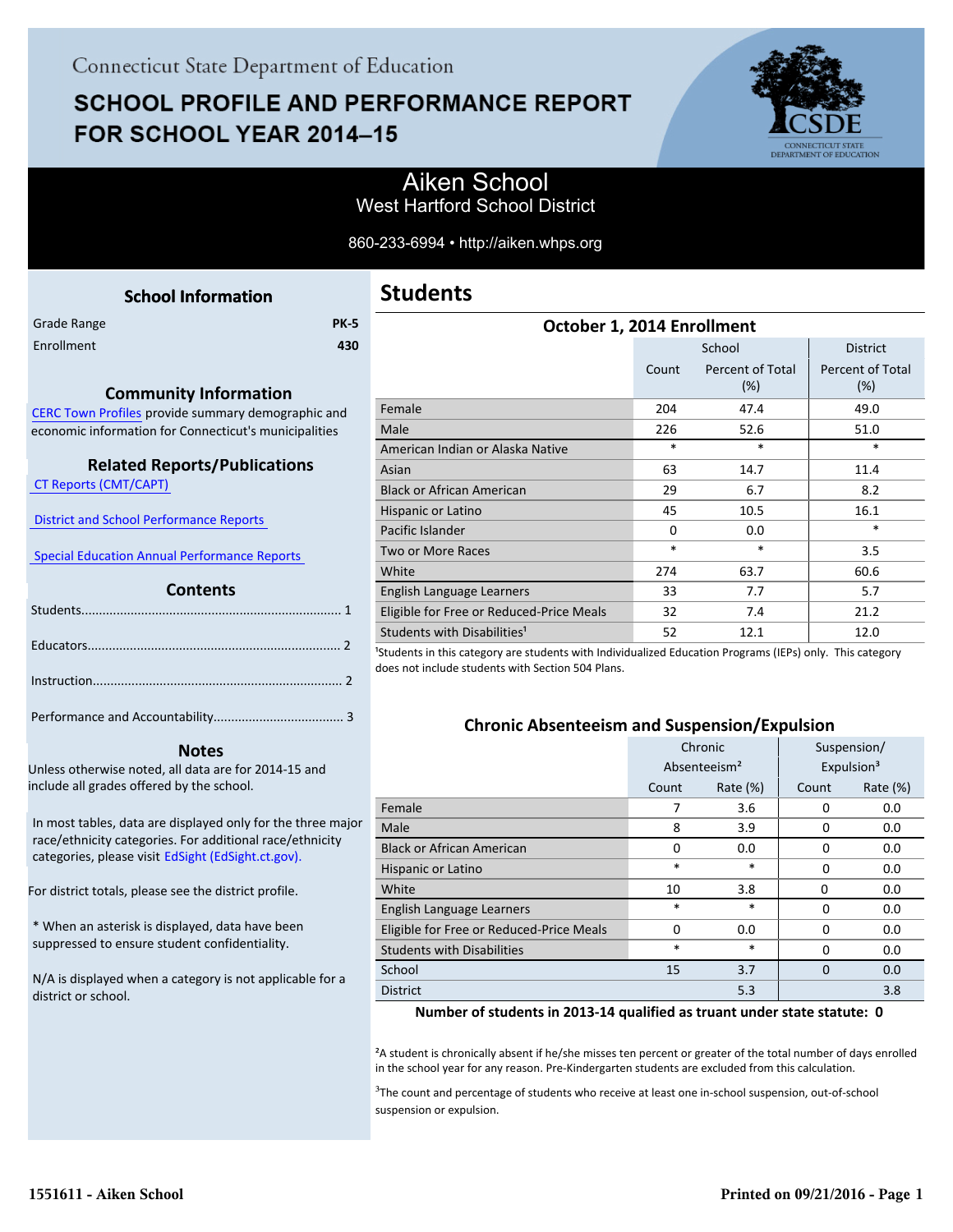## School Profile and Performance Report for School Year 2014-15 Aiken School West Hartford School District

## **Educators**

### **Full-Time Equivalent (FTE)<sup>1</sup> Staff**

|                                                           | <b>FTF</b> |
|-----------------------------------------------------------|------------|
| <b>General Education</b>                                  |            |
| Teachers and Instructors                                  | 31.2       |
| Paraprofessional Instructional Assistants                 | 3.5        |
| <b>Special Education</b>                                  |            |
| Teachers and Instructors                                  | 1.7        |
| Paraprofessional Instructional Assistants                 | 4.0        |
| <b>Administrators, Coordinators and Department Chairs</b> |            |
| School Level                                              | 1.0        |
| Library/Media                                             |            |
| Specialists (Certified)                                   | 1.0        |
| <b>Support Staff</b>                                      | 0.0        |
| Instructional Specialists Who Support Teachers            | 2.0        |
| Counselors, Social Workers and School Psychologists       | 1.2        |
| <b>School Nurses</b>                                      | 1.0        |
| Other Staff Providing Non-Instructional Services/Support  | 5.2        |

<sup>1</sup>In the full-time equivalent count, staff members working part-time in the school are counted as a fraction of full-time. For example, a teacher who works half-time in a school contributes 0.50 to the school's staff count.

| <b>Educators by Race/Ethnicity</b>         |       |                         |                         |  |  |  |  |
|--------------------------------------------|-------|-------------------------|-------------------------|--|--|--|--|
|                                            |       | School                  | <b>District</b>         |  |  |  |  |
|                                            | Count | Percent of Total<br>(%) | Percent of Total<br>(%) |  |  |  |  |
| American Indian or Alaska<br><b>Native</b> | 0     | 0.0                     | 0.2                     |  |  |  |  |
| Asian                                      | 0     | 0.0                     | 1.6                     |  |  |  |  |
| <b>Black or African American</b>           | 1     | 2.3                     | 2.3                     |  |  |  |  |
| Hispanic or Latino                         | 2     | 4.7                     | 3.3                     |  |  |  |  |
| Pacific Islander                           | 0     | 0.0                     | 0.0                     |  |  |  |  |
| Two or More Races                          | 0     | 0.0                     | 0.0                     |  |  |  |  |
| White                                      | 40    | 93.0                    | 92.6                    |  |  |  |  |

### **Classes Taught by Highly Qualified Teachers**²

|                                           | Percent of Total (%) |  |  |  |
|-------------------------------------------|----------------------|--|--|--|
| School                                    | 100.0                |  |  |  |
| School Poverty Quartile: Low              |                      |  |  |  |
| State High Poverty Quartile Schools       | 97.9                 |  |  |  |
| <b>State Low Poverty Quartile Schools</b> | 99.6                 |  |  |  |

<sup>2</sup>Core academic classes taught by teachers who are fully certified to teach in that subject area.

#### **Classroom Teacher Attendance, 2013-14**

|                                             | School | <b>District</b> |
|---------------------------------------------|--------|-----------------|
| Average # of FTE Days Absent Due to Illness | 6.7    | 8.5             |
| or Personal Time                            |        |                 |

# **Instruction and Resources**

| <b>School Schedule</b>                |     |                                  |          |  |
|---------------------------------------|-----|----------------------------------|----------|--|
| Days of Instruction                   | 182 | <b>School Hours for Students</b> |          |  |
| <b>Hours of Instruction Per Year</b>  |     | <b>Start Time</b>                | 08:30 AM |  |
| Grades 1-12 and Full-Day Kindergarten | 977 | End Time                         | 03:20 PM |  |
| Half/Extended Day Kindergarten        | N/A |                                  |          |  |

### **Students with Disabilities Who Spend 79.1 to** 100 Percent of Time with Nondisabled Peers<sup>3</sup>

|                                | Count  | Rate $(\%)$ |
|--------------------------------|--------|-------------|
| Autism                         | $\ast$ | $\ast$      |
| <b>Emotional Disturbance</b>   | N/A    | N/A         |
| <b>Intellectual Disability</b> | $\ast$ | *           |
| Learning Disability            | 7      | $\ast$      |
| Other Health Impairment        | $\ast$ | $\ast$      |
| <b>Other Disabilities</b>      | N/A    | N/A         |
| Speech/Language Impairment     | 11     | *           |
| School                         | 27     | 100.0       |
| <b>District</b>                |        | 74.8        |

³Ages 6-21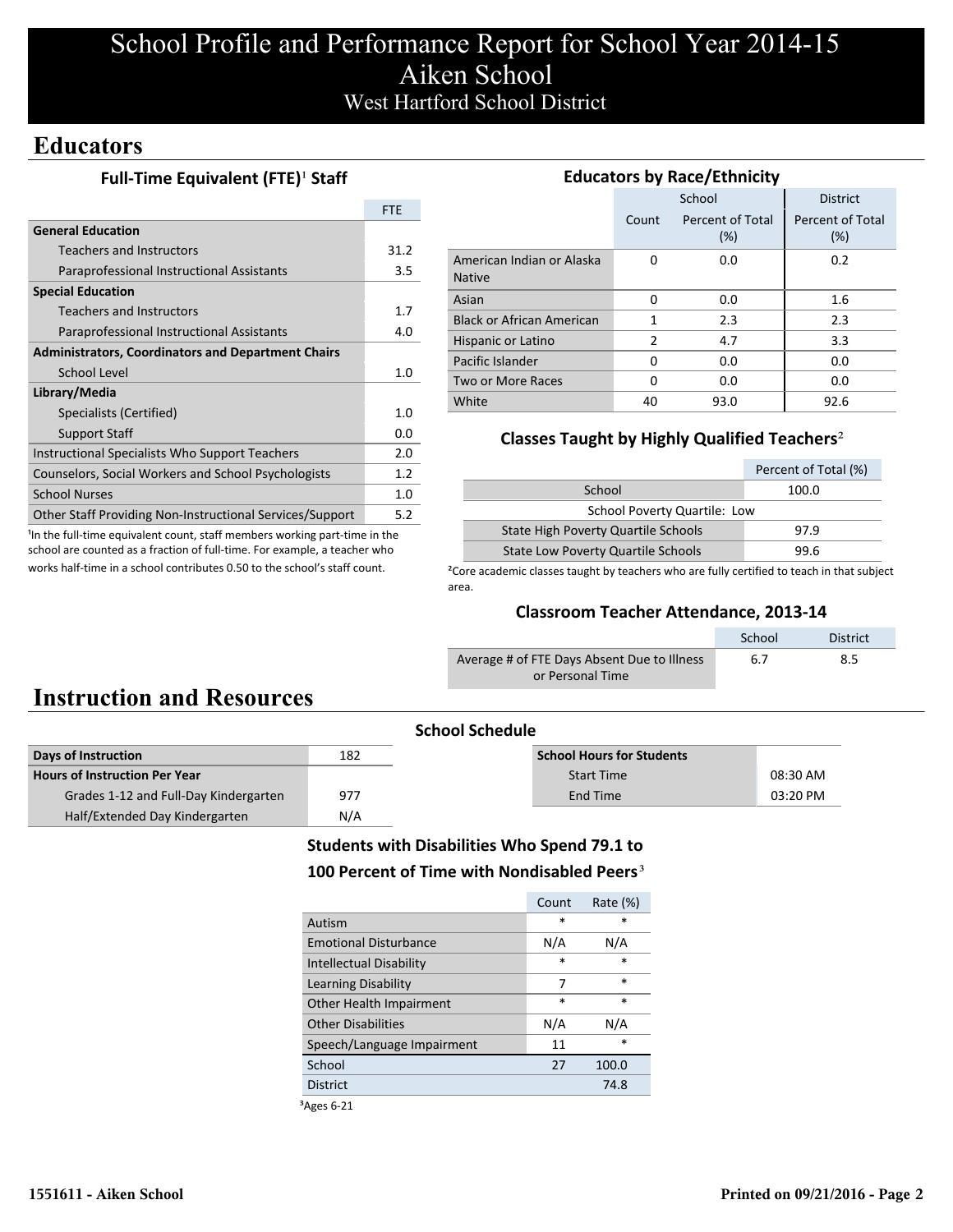# School Profile and Performance Report for School Year 2014-15 Aiken School West Hartford School District

## **Performance and Accountability**

#### **School Performance Index (SPI)**

A School Performance Index (SPI) for the Smarter Balanced and Connecticut Alternate Assessment(CTAA) is the test performance of both assessments in the respective subject for all students in the school. The SPI ranges in value from 0 to 100 points. Connecticut's ultimate target for a SPI is 75 because in a school with a SPI of 75 or above, students will have performed at or above the 'goal' level on the majority of tests.

|                                              | <b>English Language Arts(ELA)</b> |            | <b>Math</b> |            | <b>Science</b> |            |
|----------------------------------------------|-----------------------------------|------------|-------------|------------|----------------|------------|
|                                              | Count                             | <b>SPI</b> | Count       | <b>SPI</b> | Count          | <b>SPI</b> |
| American Indian or Alaska Native             | $\ast$                            | $\ast$     | $\ast$      | $\ast$     | 0              | $\ast$     |
| Asian                                        | 32                                | 80.4       | 32          | 70.3       | 10             | $\ast$     |
| <b>Black or African American</b>             | 18                                | $\ast$     | 18          | $\ast$     | 8              |            |
| Hispanic or Latino                           | 15                                | $\ast$     | 15          | $\ast$     | $\ast$         | $\ast$     |
| Native Hawaiian or Other Pacific Islander    | 0                                 | N/A        | 0           | N/A        | 0              | N/A        |
| Two or More Races                            | $\ast$                            | $\ast$     | $\ast$      | $\ast$     | $*$            | $\ast$     |
| White                                        | 133                               | 81.8       | 133         | 72.1       | 50             | 60.7       |
| English Language Learners                    | 11                                | $\ast$     | 11          | $\ast$     | $\ast$         | $\ast$     |
| Non-English Language Learners                | 194                               | 82.0       | 194         | 71.4       | $\ast$         | $\ast$     |
| Eligible for Free or Reduced-Price Meals     | 12                                | $\ast$     | 12          | $\ast$     | $\ast$         | $\ast$     |
| Not Eligible for Free or Reduced-Price Meals | 193                               | 81.7       | 193         | 71.2       | $\ast$         | $\ast$     |
| <b>Students with Disabilities</b>            | 23                                | 67.2       | 23          | 56.6       | 10             | *          |
| <b>Students without Disabilities</b>         | 182                               | 82.9       | 182         | 72.1       | 67             | 62.4       |
| High Needs                                   | 39                                | 69.0       | 39          | 57.9       | 14             | $\ast$     |
| Non-High Needs                               | 166                               | 84.0       | 166         | 73.3       | 63             | 62.9       |
| School                                       | 205                               | 81.1       | 205         | 70.4       | 77             | 60.5       |

### **National Assessment of Educational Progress (NAEP): Percent At or Above Proficient1**

|                        | <b>NAEP 2015</b> | <b>NAEP 2013</b> |          |
|------------------------|------------------|------------------|----------|
| <b>READING</b>         | Grade 4          | Grade 8          | Grade 12 |
| Connecticut            | 43%              | 43%              | 50%      |
| <b>National Public</b> | 35%              | 33%              | 36%      |
| <b>MATH</b>            | Grade 4          | Grade 8          | Grade 12 |
| Connecticut            | 41%              | 36%              | 32%      |
| <b>National Public</b> | 39%              | 32%              | 25%      |

<sup>1</sup>NAEP is often called the "Nation's Report Card." It is sponsored by the U.S. Department of Education. This table compares Connecticut's performance to that of national public school students. Performance standards for state assessments and NAEP are set independently. Therefore, one should not expect performance results to be the same across Smarter Balanced and NAEP. Instead, NAEP results are meant to complement other state assessment data. To view student subgroup performance on NAEP, click here.

### **Physical Fitness Tests: Students Reaching Health Standard**²

|                      |                | Percent of Students by Grade <sup>3</sup> (%) |      | <b>All Tested Grades</b> |          |      |
|----------------------|----------------|-----------------------------------------------|------|--------------------------|----------|------|
|                      | $\overline{4}$ | 6                                             | 10   | Count                    | Rate (%) |      |
| Sit & Reach          | 85.3           | N/A                                           | N/A  | N/A                      | 68       | 85.3 |
| Curl Up              | 91.2           | N/A                                           | N/A  | N/A                      | 68       | 91.2 |
| Push Up              | 76.5           | N/A                                           | N/A  | N/A                      | 68       | 76.5 |
| Mile Run/PACER       | 85.3           | N/A                                           | N/A  | N/A                      | 68       | 85.3 |
| All Tests - School   | 38.2           | N/A                                           | N/A  | N/A                      | 68       | 38.2 |
| All Tests - District | 63.3           | 62.5                                          | 56.5 | 55.8                     |          | 59.7 |

 $2$ The Connecticut Physical Fitness Assessment (CPFA) is administered to all students in Grades 4, 6, 8 and 10. The health-related fitness scores gathered through the CPFA should be used to educate and motivate children and their families to increase physical activity and develop lifetime fitness habits.

<sup>3</sup>Only students assessed in all four areas are included in this calculation.